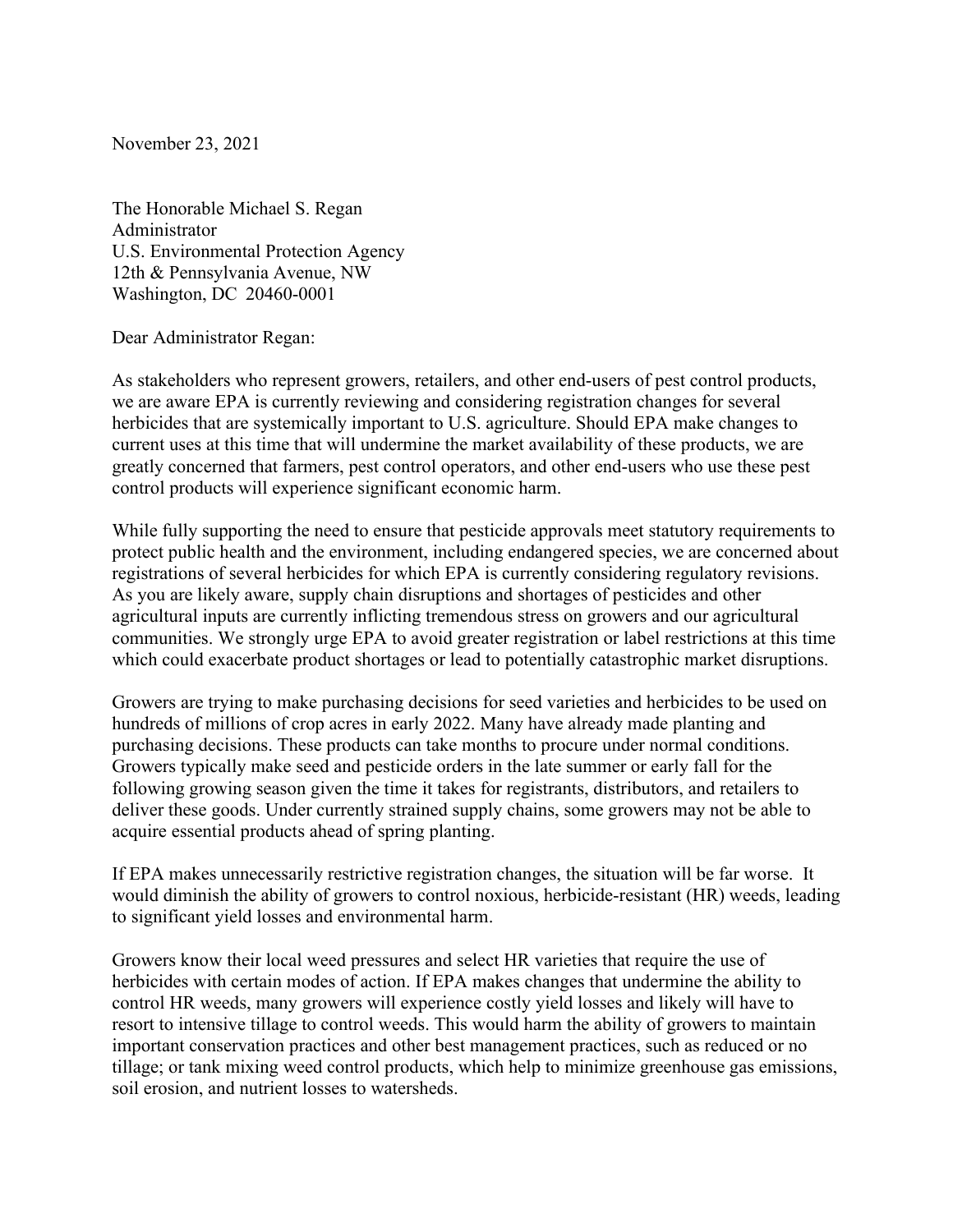To summarize the situation: Under these current conditions, we are gravely concerned with the possibility of EPA making registration changes that would further disrupt the supply of available herbicides. If the Agency makes registration changes that greatly undermine the value of products or impose additional use conditions, growers may have to transition tens of millions of acres to alternative seed and pesticide products to meet production needs on critically short notice. Many farmers who have already placed significant product orders expecting certain use conditions could be forced to rapidly reorder new seed and pesticide products at significant cost. This, in turn, could lead to product shortages of alternative herbicides that are relied on by growers of other crops. Chaotic supply disruptions could also have unforeseen adverse environmental impacts.

Thank you for considering our views on these issues. If we can provide further useful information, please do not hesitate to contact us.

Sincerely,

Agricultural Council of Arkansas Agricultural Retailers Association American Farm Bureau Federation American Seed Trade Association American Soybean Association American Sugarbeet Growers Association Arizona Crop Protection Association Arizona Farm & Ranch Group Arizona Farm Bureau Federation Arkansas Farm Bureau Federation Arkansas Rice Association of Equipment Manufacturers California Farm Bureau California Specialty Crops Council Colorado Farm Bureau Council of Producers and Distributors of Agrotechnology CropLife America Delaware-Maryland Agribusiness Association Delta Council Florida Fertilizer & Agrichemical Association Georgia Farm Bureau Illinois Corn Illinois Farm Bureau Iowa Soybean Association Kansas Agribusiness Retailers Association Kansas Farm Bureau Louisiana Cotton & Grain Association Louisiana Farm Bureau Federation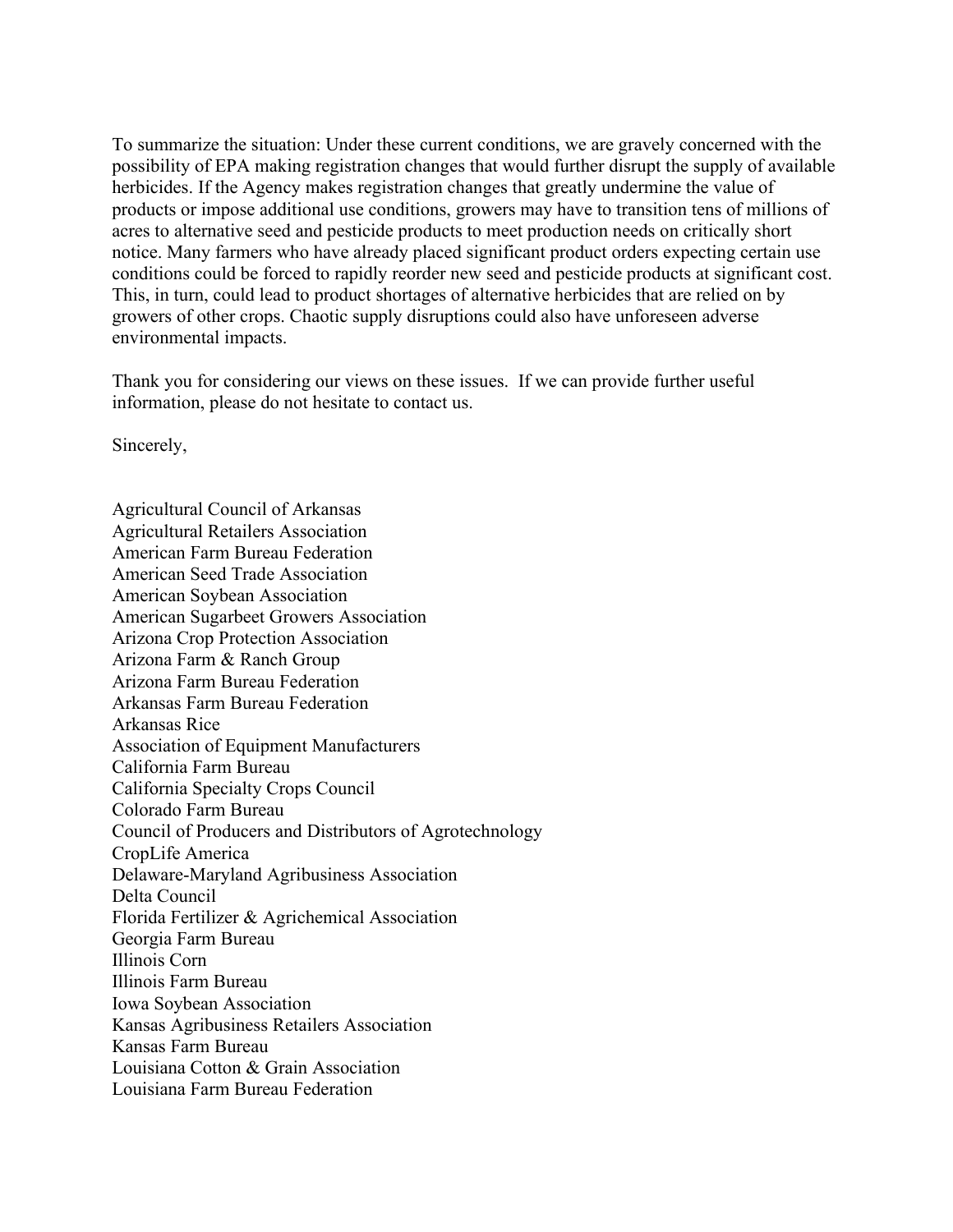Maryland Farm Bureau Maryland Grain Producers Association Michigan Agri-Business Association Mid America CropLife Association Minnesota Crop Production Retailers Mississippi Farm Bureau Federation Missouri Agribusiness Association Missouri Farm Bureau Montana Agricultural Business Association National Agricultural Aviation Association National Alliance of Forest Owners National Alliance of Independent Crop Consultants National Association of State Departments of Agriculture National Association of Wheat Growers National Corn Growers Association National Cotton Council National Council of Farmer Cooperatives National Onion Association National Pest Management Association National Potato Council National Sorghum Producers National Sunflower Association Nebraska Agri-Business Association Nebraska Soybean Association New Jersey Farm Bureau New Mexico Farm and Livestock Bureau North Carolina Agribusiness Council North Dakota Agricultural Association North Dakota Corn Growers Association North Dakota Grain Dealers Association North Dakota Grain Growers Association Ohio Agribusiness Association Ohio Farm Bureau Oklahoma Farm Bureau Oregon Farm Bureau Oregonians for Food & Shelter Plains Cotton Growers Rocky Mountain Agribusiness Association Society of American Florists South Dakota Agri-Business Association South Dakota Farm Bureau Federation South Dakota Soybean Association Southern Crop Production Association Tennessee Farm Bureau Federation Texas Ag Industries Association Texas Cotton Producers